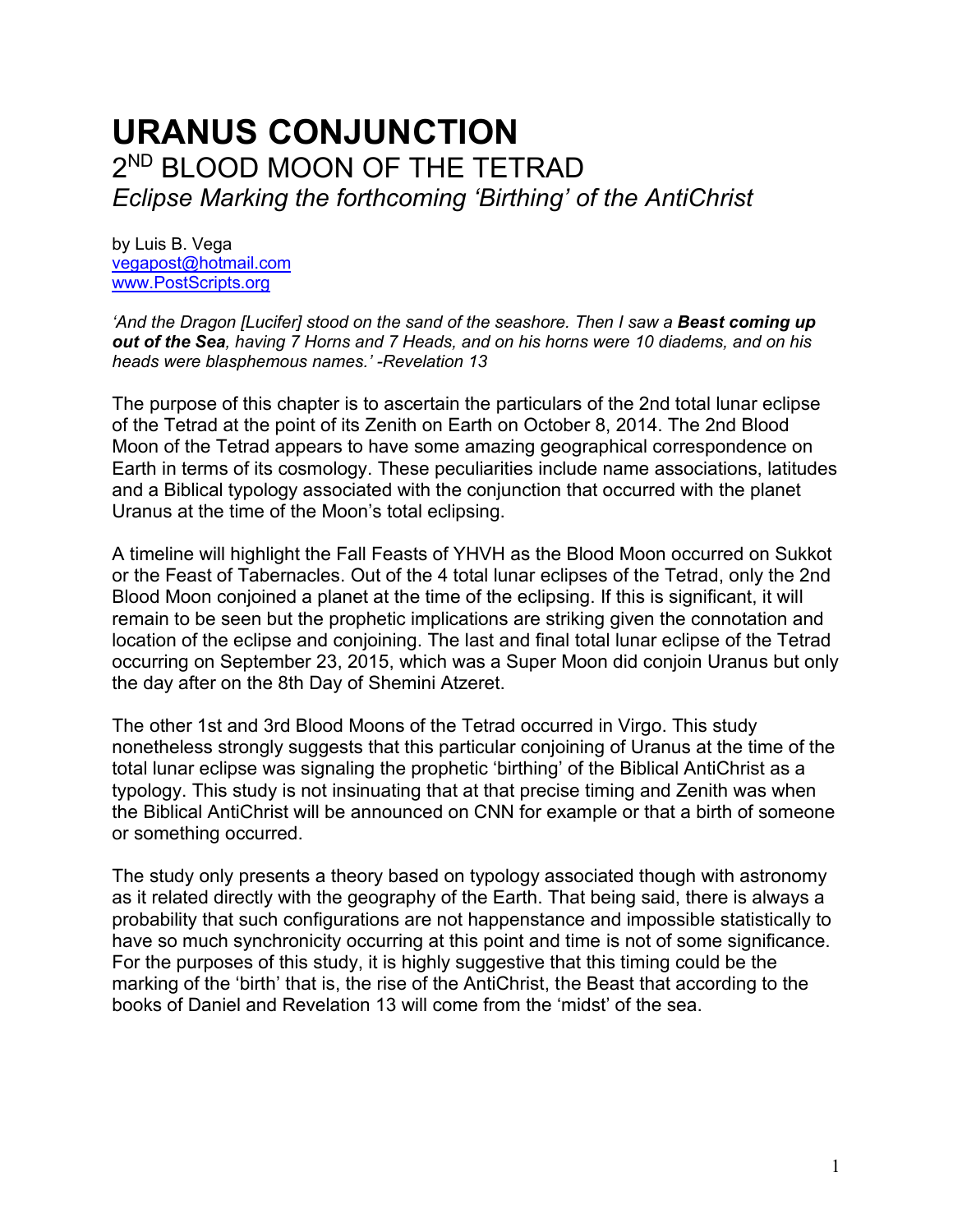## **Peculiar Prophetic Points**

During this total lunar eclipse, this study will show that indeed the Zenith conveyed this typology occurrence both geographically on Earth with its Zenith and astrologically with the eclipsing occurring at the precise timing of the conjoining of Uranus. This demarcation may very well serve to illustrate just how close the prophetic time is to the revealing of the actual Antichrist. The following points will be considered to lend support to this amazing assertion that a revealing, a birthing typology of the AntiChrist was directly related to the timing of the  $2<sup>nd</sup>$  Tetrad. The constellation of Pisces when superimposed and placed over the Pacific Rim on the globe corresponded to where the eclipse occurred on the Zodiac at the precise point of the Zenith over the Christ-mas Islands.

Ensuing, the Island of Kiribati is the adjacent marker where Uranus was in conjunction with the Blood Moon's position at the timing of the full eclipse in the heavens. The overlay of Pisces upon the sphere's circumference of the Earth pivoted at the intersection of the Tropic of Capricorn and the 180th Meridian with Pisces' 3 cardinal points. These markers corresponded to Japan-New Zealand-California. The reason that this total lunar eclipse was stipulated to be associated with a birth is that it is occurring in the constellation of Pisces from Earth's perspective. From Earth's geography, it was thus associated to a Vesica Pisces as 2 overlapping equidistance and centered circles that configures a Vesica Pisces dead center on the eclipse's Zenith.

Amazingly to have had the Zenith, the total Eclipse and the conjunction all occur over the Christ-mas Islands was statistically impossible to be random chance. The connotation of Christmas alluded to a 'birthing of a christ' typology as Christmas is traditionally associated with the birth of Jesus Christ. This perhaps had some possibly esoteric, prophetic clues and attributes as an element of a 'Christ' figure is being signaled to be coming out of the sea and birthed into the world from out of the midst of the sea's womb or Vesica Pisces as it were. In this case, at least literally geographically with respect to Earth's geography it would appear so. Based on the circumference of the Earth, this location of the  $2^{nd}$  Blood Moon's Zenith is dead center of the Earth where 99% of the sphere's face is covered with water.

Nearly 70% of the Earth is water, as is the human body. If one were to be traveling from space and approaching Earth from this angle and direction, one would assume that Earth was indeed a water planet. This location thus was not only appropriate to have this cosmic occurrence be reflected on Earth but the eclipse occurs in Pisces as fish are synonymous with water but the 'birthing' of Uranus' son, Poseidon from out of the Vesica Pisces is remarkable and striking. It is evident that not only man has marked and builds temples, pyramids that are in direct alignment to the constellations on Earth, but YHVH Himself has impressed such cosmic configurations upon the Earth in like fashion, only more majestic and awe-inspiring without the need for man-made temples to encode His plan and perhaps schedule, etc. This encoding of the celestial conjunction and eclipse at this place and time may very well be serving as a double witness that in deed, the 'birthing of the Beast' that comes out of the Abyss, the sea is about to occur; the unveiling.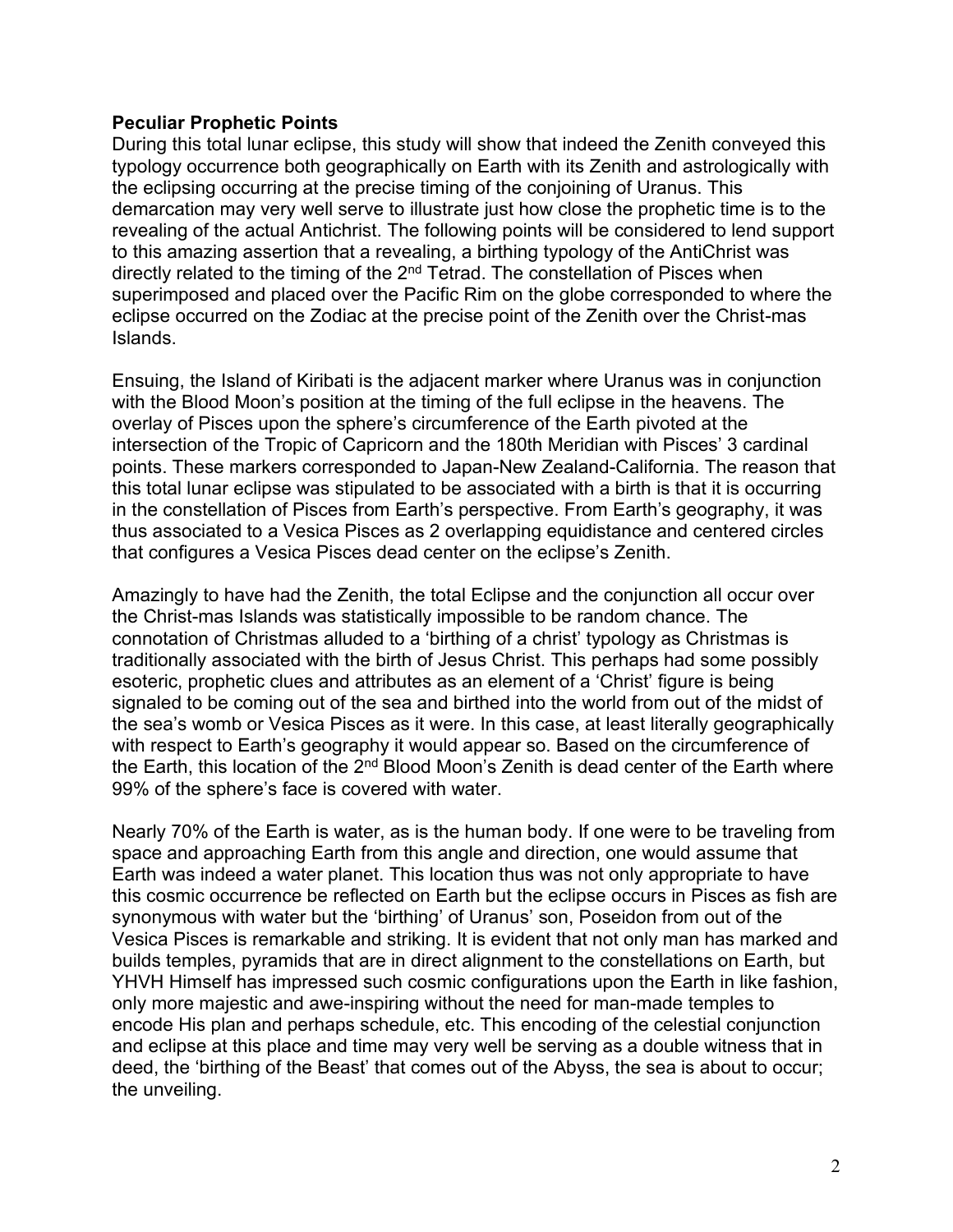## **The Beast Birthed from the Sea**

How Uranus is associated with Poseidon or Neptune and Shiva as this god of the Abyss is known in other cultures is that Uranus 'fathered' this Titan god of the Trident. This son, the 'god' of the Trident like his father Uranus is the King of the Seas, of water and is attributed to being a 'beast'…the 'Destroyer' as in Apollyon that comes out of the Bottomless Pit to unleash chaos and destruction upon Earth. Poseidon is also attributed to be a 'Transformer', as in changing the status-quo. These archetypes are no less than the Biblical AntiChrist whom Lucifer has 'fathered' to be the coming Biblical AntiChrist and whose 'Beast' or false Christ over the Christ-mas Islands. The typology is that the Beast is about to be 'birthed' out of the sea's Vesica Pisces as depicted during the total lunar eclipse as it conjoined the planet Uranus, the father of Poseidon in the constellation of Pisces.

This Beast that is to be unveiled or program is stepping up his agenda. Perhaps his 'birthing' will occur shortly after the timing of the Tetrad. Given the latitude of 3 prominent islands corresponding to the Zenith or point of 'totality' of the Blood Moon's eclipse, Kiribati, Hawaii and Chatham, all three approximate the layout in a phi ratio spiral pattern that will be illustrated in the charts. Specifically, as it has been noted, Kiribati corresponded to the position on the Earth of Uranus in conjunction to the Blood Moon eclipse in the heavens. Chatham Island was where the phi ratio spiral terminated and it was adjacent to the Meridian line at the 180° longitude, the halfway demarcation of the globe. If one reads about Chatham Island, it is a sad history of Christian missionaries being indiscriminately slaughtered. One will see that this is what is planned during the Tribulation by the Beast's reign of so called 'peace and security'.

The 5 cardinal points from this Zenith spot marked off the 5 continents that produced a pentagram configuration about the circumference of the globe. The Plate Carree style map with condensed northern latitudes provided a central Zenith of the pentagram overlay. This placed Uranus nearly dead center of the Vesica Pisces. At one of the leylines of this Piscean pentagram, the Phoenix Islands are situated that can lend some additional imagery that this 'birthing' of a 'Christ' was also associated with a phoenix type of emergence; as in a person or a time on Earth to come. This typology fits very well with the Luciferian aspirations, preparations and expectations of their coming Phoenix, their Golden 5th Age to be ruled by their Dark Lord, Loki Lord of the Trident.

This is the imagery in this case, at least from physical locations. The landmarks amongst the vast sea where either presenting or unveiling on the Earth the advent of the Luciferian 'Christ'. These super-impressions of Pisces, the phi ratio spiral and the pentagram do not account of the curvature of the Earth that distort the end points of any flat-line configuration. Since the Earth is shown as a sphere and the Zodiac sign of Pisces as 2-dimensional, the points are not exactly matching but it gives a sense of the geometry and synchronicity involved that directly are attributed to the celestial bodies and Earth's ley-lines, Tropics and Equator. The constellation of Pisces superimposed over the heart of the Pacific Ocean approximated the latitude markers in relation to the Zenith of the 2nd Blood Moon of the Tetrad.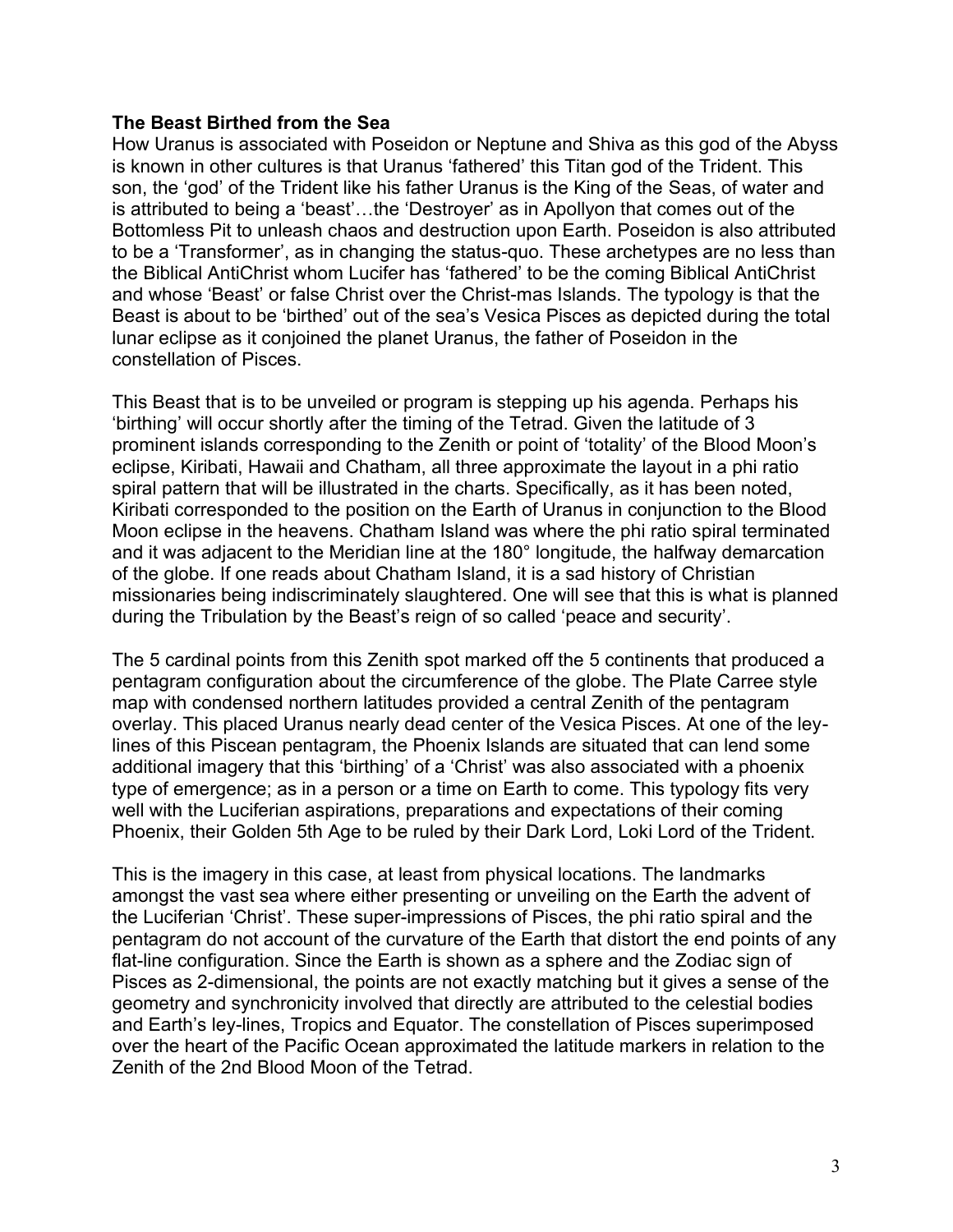The 'V' demarcation of Pisces corresponded to the Japan-California-New Zealand connections with the 'V' resting on the Tropic of Capricorn, the Sea Goat (Beast). A Tetrad is when 4 consecutive total red Blood Moon occur without any partial lunar eclipse in between such. They come in pairs and are separated by 6 months. This Tetrad is suggested to be the 3rd in the cluster serious that started in 1949 and is believed many to be associated prophetically to Israel and the Holy Feast of YHVH as the total lunar eclipses occur on wither Passover or Sukkot.

| Date Type Saros Umbral Mag |  | <b>Eclipse Duration Feast</b>      |          |
|----------------------------|--|------------------------------------|----------|
|                            |  | 2014 Apr 15 Total 122 1.291 03h35m | Passover |
|                            |  | 2014 Oct 08 Total 127 1.166 03h20m | Sukkot   |
|                            |  | 2015 Apr 04 Total 132 1.001 03h29m | Passover |
|                            |  | 2015 Sep 28 Total 137 1.276 03h20m | Sukkot   |

*Major FALL Feasts of* יהוה

*Feast begins the day before at sunset.*

*New Moon:* 

| 5. Rosh HaShana        | 1st Day  |
|------------------------|----------|
| 6. Yom Kippur          | 10h Day  |
| 7. Succoth:            | 15th Day |
| <b>Shemini Atzeret</b> | 21st Day |
|                        |          |

A total lunar eclipse occurs when the entire moon will travel through the shadow of the Earth called the Umbral. The 'blood red' appearance occurs as a result of the color spectrum of the Earth's atmosphere and due to such factors as atmospheric dust and gases. A total lunar eclipse can only take place on Full Moon. The moon passes right to left through the Earth's shadow. UTC is Universal Time. The following timing is taken from NASA's website pertaining to the  $2<sup>nd</sup>$  Blood Moon of the 2014-15 Tetrad.

### **Lunar Eclipse**

| Duration              | (hr:mn:sc)        |  |  |
|-----------------------|-------------------|--|--|
| Totality              | 0:58:50           |  |  |
| Partial               | 3:19:31           |  |  |
| Penumbral<br>Contacts | 05:18:03<br>(UTC) |  |  |
| P1                    | 08:15:36          |  |  |
| U1                    | 09 14 48          |  |  |
| IJ2                   | 10:25:09          |  |  |
| Greatest              | 10:54:35          |  |  |
| UЗ                    | 11.23.59          |  |  |
| l J4                  | 12.34.19          |  |  |
| P4                    | 13:33:39          |  |  |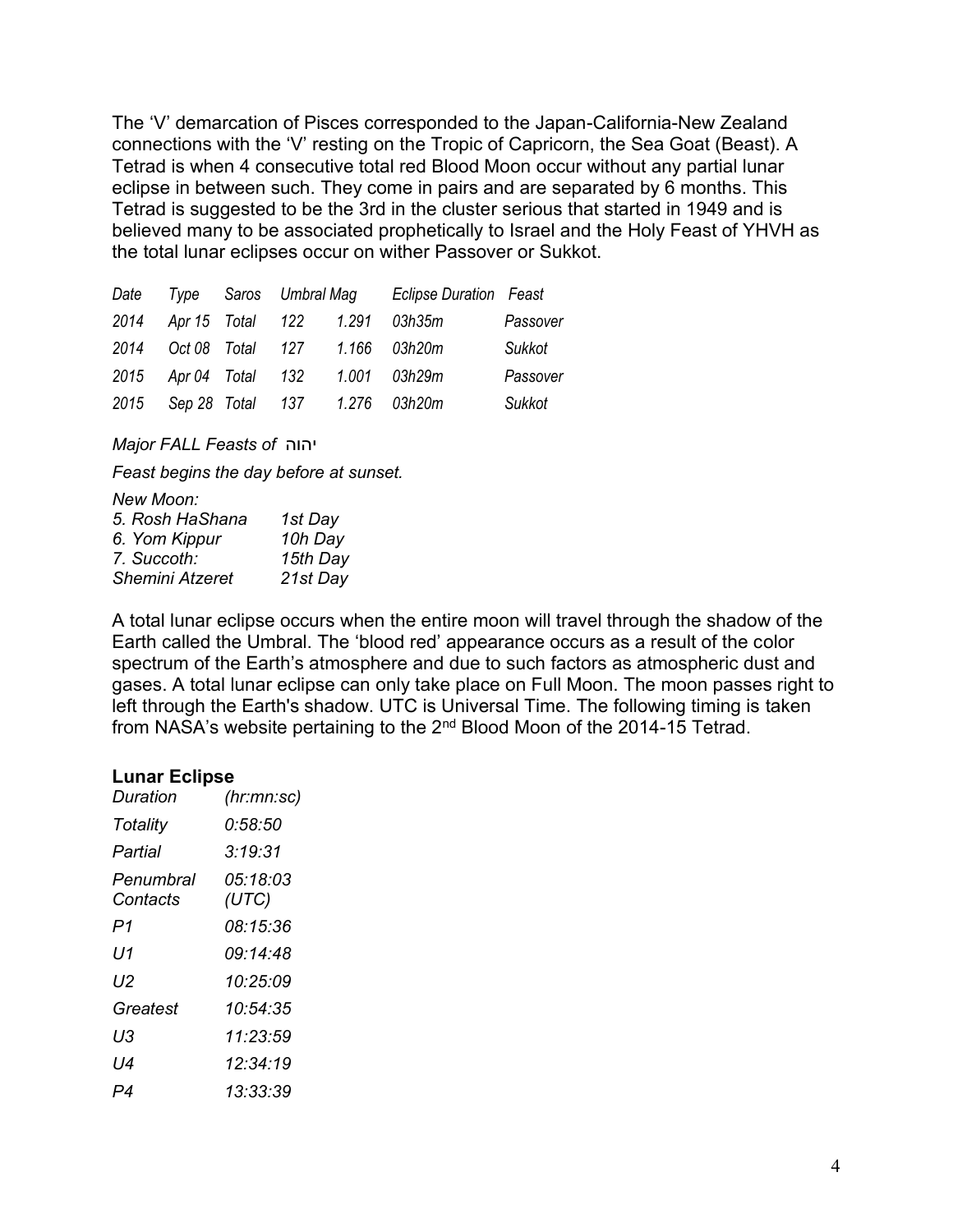*The 5 Continents of the Piscean Pentagram 1. N. America 2. S. America 3. Australia 4. Asia 5. Antarctica Hawaii Is. Coordinates 19°41'50.68"N 155°29'35.04"W*

*Hawaii to Zenith Distance 1776 kilometers ~1,941,000 yards*

*Christmas Islands Coordinates 4°20'14.50"N 160°00'11.74"W*

*Chatham Is. Coordinates 43°51'10.65"N 176°30'33.52"W*

## **Kiribati**

The total lunar eclipse occurred at the precise time of the conjunction with Uranus in Pisces and the overlay thus corresponded geographically to the island of Kiribati. The following are some geographic stats about the island composition. Kiribati is a country encompassing 33 Pacific atolls and islands. It consists of about 32 atolls and one solitary island. The network extends into the eastern and western hemispheres. An atoll is a ring-shaped coral reef including a coral rim that encircles a lagoon partially or completely as most of the world's atolls are in the Pacific Ocean. The groups of Kiribati islands are as follows.

- *1. Banaba: an isolated island between Nauru and the Gilbert Islands*
- *2. Gilbert Islands: 16 atolls located north of Fiji*
- *3. Phoenix Islands: 8 atolls and coral islands southeast of the Gilberts*
- *4. Line Islands: (Christmas Island) 8 atolls and one reef, located east of the Gilberts*
- *5. Tarawa Atoll*

*33 in total network*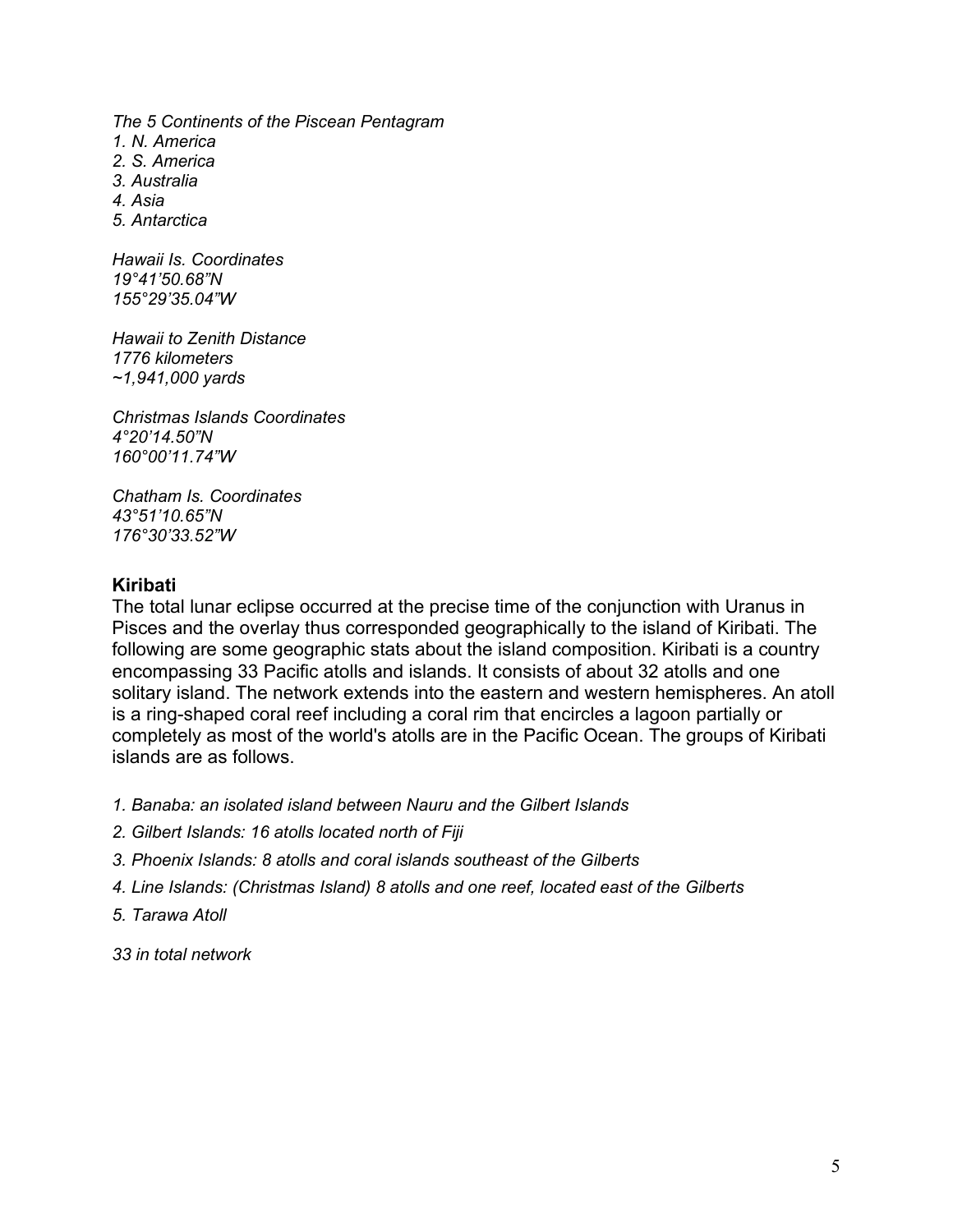# **Kiritimati**

This is the native name for Christmas Island that is a raised coral atoll in the northern Line Islands. The name Kiritimati is a respelling of the English word Christmas in Gilbertese, the official language of Kiribati. The combination 'ti' is pronounced s, and the name is thus pronounced [kəˈrɪsməs]. The island has the greatest land area of any coral atoll in the world. Christmas Island comprises over 70% of the total land area of Kiribati, the same fractal as the total water volume of the Earth. The Island lies 144 miles north of the Equator, some 4,160 miles from Sydney, and 3,330 miles from San Francisco.

Christmas Island is in the world's farthest forward time

zone, UTC+14, meaning that it is one of the first inhabited places to experience the New Year on Earth. Without reading too much into the number association, it is hard not to see some possible overlay of the 144,000 anointed witnesses that will be sent by the LORD as a witness during the Tribulation period. They will be the first as in a 'new year' a new beginning of witnessing as the Church Witness has been removed. Since the 144k are Jewish, the New Year could allude to them being sealed to commence their witness on Nissan 1 which is the Religious New Year in March/April or at Rosh HaShanah in September/October which is the 'head' or the Civil New Year.

One interesting find related to the god of the Trident is that of the missing Malaysia Air flight 370. There have been many who have attributed this event to an orchestrated foul play of the Illuminati kind. It has been made known by many who can decode such an anomaly that the Illuminati was announcing its plans ahead of time through logos related to the Trident. The Trident is the symbol of the King of the Sea, the Abyss, and Poseidon…that of Satan.

This symbol is foreshadowing perhaps to the prelude to the rise of the forces of darkness and the imminent revealing or 'birthing' of Lucifer's AntiChrist before the start of the Tribulation period. There has been much that has not been answered about the whereabouts of the plane. The specific letters high-lighted on the logo of Malaysia Air when summed-up equal the esoteric number of 33. It is one of the primary Luciferian signature numbers that perhaps the Luciferians are using in current events to signal the immanent birthing of the 'Beast', god of the Trident.

# *MALAYSIA*

| Letter<br>Letter<br>Letter |
|----------------------------|
|                            |
|                            |

*= 33*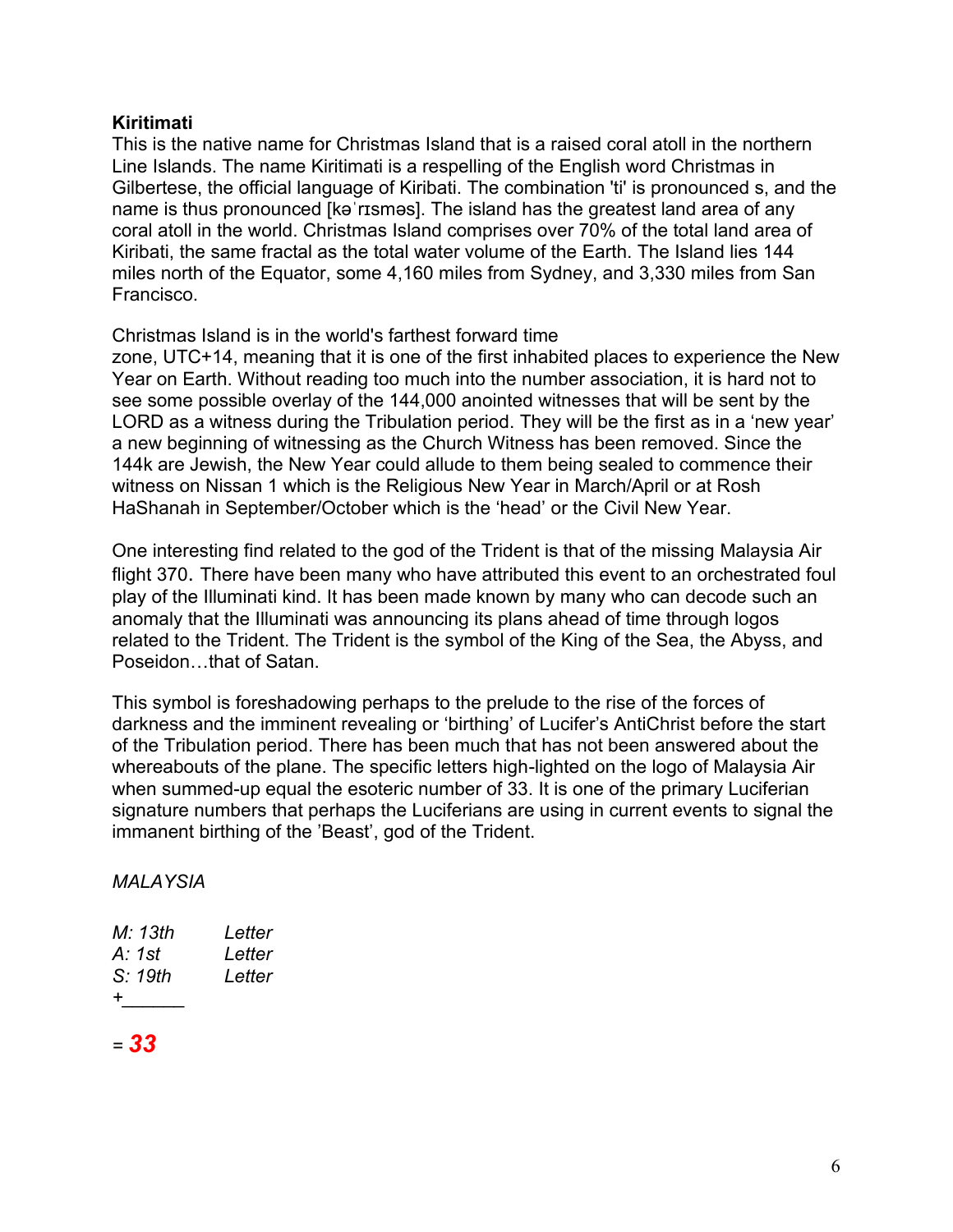## **Word study from Wikipedia.**

The following is a letter study from the primary letter related to the trident design and the name of the airliner. The letter M is derived from the Phoenician Mem, via the Greek Mu (Μ, μ). Mem is originally pictured as water. In the Egyptian hieroglyphs, it was depicted as a water wave. The letter A has its earliest ancestor of aleph from the first letter of the Phoenician alphabet. The origin of aleph was a pictogram of an ox head in proto-Sinaitic script influenced by Egyptian hieroglyphs, styled as a triangular head with two horns extended as in a beast.

The letter S comes from the Semitic Šîn ("teeth") that represented a voiceless postalveolar fricative. The Greeks did not have this sound, so the Greek sigma (Σ) came to represent the letter. In summary, this word association inferences clearly to a 'water beast with ferocious teeth'…the Beast that comes out of the depths of the Sea as depicted in Revelation and Daniel with the same exact attributes. This is just possibly a trivial esoteric clue that the Trident logo might have in relation nonetheless to the symbology of the coming King of Atlantis, the god of the Trident himself.

The King of Atlantis is the type of the AntiChrist to come.

The god Uranus fathered a son that became the ruler of the Golden Age. His name is Poseidon in the Greek, Neptune in Latin, Shiva in Hindi. He is the Destroyer, or 'Transformer' that is to be birthed out of the depths of the waters of the deep abyss to rule the coming 5<sup>th</sup> Age. He is Lucifer's Antichrist Beast that comes out of the sea as depicted in the books of Daniel and Revelation. This birthed 'Christ' or Beast will cause a 'transformation' out of the immanent chaos that the world will be plunged into by design to foment the New World Order. At first there will be peace but soon thereafter this Beast will unleash hell.

This god of the Trident, Poseidon in mythology is believed by the various secret Luciferian societies to be the former King of Atlantis, aka Lucifer. He was the ruler of the Golden Age on Earth perhaps before Lucifer's Fall and the Genesis re-Creation. As Lucifer and Atlantis were judged for their sins, the remnants of such a culture, knowledge and power pervaded over to the subsequent world after the Flood of Noah. Biblically speaking, however this same spirit of Satan will empower and possess the 'Son of Uranus', the AntiChrist. He will seek to rule the world once again in a feeble attempt to restore the Golden Age of Atlantis and enthrone Lucifer once again in the Temple that he formally had on Earth.

According to mythology or pre-Adamic history to some, the name Poseidon was the name also given to the Luciferian Temple that stood on the continent of Atlantis. The Temple of Poseidon could be seen atop of a hill at the very center of the city according to the writing of Plato. Many believe it was a pyramid of the very same dimensions as the Great Pyramid of Giza. Inside the temple, stood a massive golden statue of this god of the Trident, the son of Uranus. Poseidon was depicted on a chariot, a Quadriga of 4 horses abreast. This could have also some prophetic overtones of the 4 Horsemen of the Apocalypse and the Merkavah of YHVH held up by the 4 Seraphim.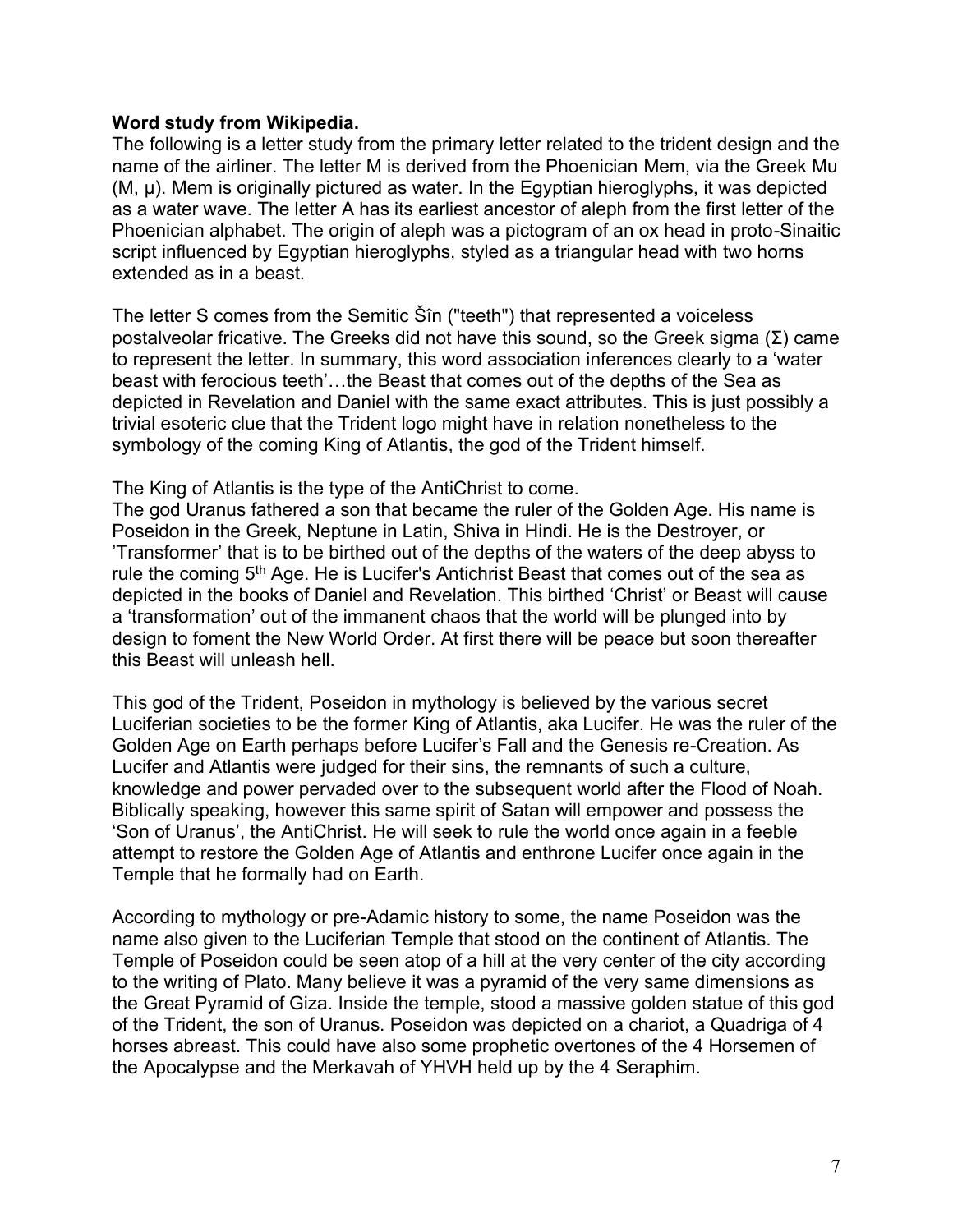Additionally, this god of the Trident is referred to as 'Earth-Shaker' due to his role in causing earthquakes as he would ride his chariot across the sky. Is it any wonder that the Blood Moon eclipse and conjunction of Uranus occurs dead center of the Pacific Ring of Fire that is so earthquake prone? In Astronomy, a conjunction occurs when two planetary bodies come together. In an exoteric sense, when such heavenly bodies conjoin or move so close to one another that their individual energies actually become amplified. If this is the case, then perhaps the effect of this 2nd Blood Moon of the Tetrad will be realized on Earth in terms of what the typology was all about; not good.

In the end, such configuration and conjunctions like what occurred on October 8, 2014 are designed and controlled by the Creator of the Heavens, the True Father whose Son, Jesus Christ has been already born to save the world, not destroy it. Nonetheless, the Luciferians are also waiting for a birthing of their Son, their Messiah…the 'One and Future King' of Atlantis. This god of the Trident is promised to restore the glory of the Golden Age as the planet Neptune rules in Aquarius, thus the Aquarian Age and false gospel. According to the books of Revelation and Daniel, this Beast that comes from the waters of the Abyss is the Destroyer, the AntiChrist that will wage war through deception. It is the same motto of MOSSAD, 'by deception, wage war', etc.

To reiterate, the 2nd of the Blood Moons of the Tetrad occurred on October 8, 2014. It was visible in the Western Hemisphere. What was interesting was that the eclipse's Zenith or Totality occurred over the Christ-mas Islands as if to announce that a 'Christ' is to be 'born' or revealed perhaps. From Earth's perspective, the Blood Moon occurred about 2 degrees from the planet Uranus as the Moon started to turn 'blood' red in the constellation of Pisces. This position of Uranus corresponded to the Island of Kiribati. The timeline shows the Fall Feasts of YHVH starting with Rosh HaShanah and ending with the 8th Day Assembly of Shemini Atzeret.

The times in-between the major Feast time markers approximated the phi ratio as they do with the Spring Feasts as well. Concerning the Tetrad, in no other of the 3 total lunar eclipse occurrences did the Moon conjoin a Planet, thus having only Uranus not only conjoined with the Moon but during the exact time that it was eclipsed was statistically impossible to be mere chance and prophetically insignificant. This study strongly suggests that perhaps this was a type or a signaling of a time of a birthing of the AntiChrist that was tied to the Tetrad and is at hand.

The typology of the 2<sup>nd</sup> Blood Moon was a revealing or a milestone in the overall timetable of prophetic and astronomical progression to the revealing of who this 'god of the Sea' will be. This Destroyer that Revelation 13 states will come out from the 'Sea' of peoples to rule the world will be the false 'Christ'. However not only will there be a 'birthing of the Beast but of Christians at the end of the Church Age. Galatians 4:19 states the following. 'My little children, of whom I travail in birth again until Christ be formed in you.' Perhaps this timing will appear to coincide with the birthing of the false Christ, the Beast that is to come from the midst of the Sea metaphorically.